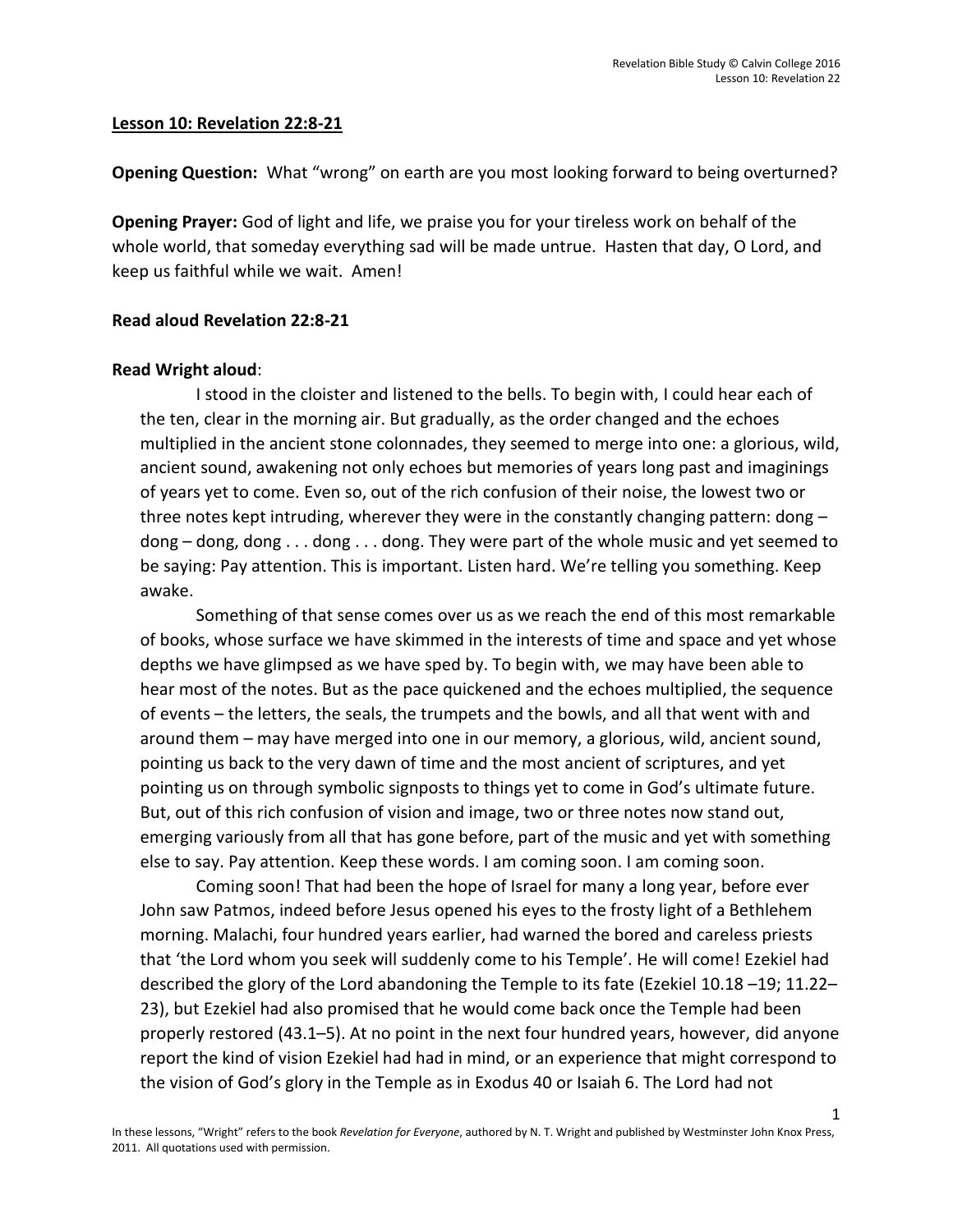returned – but he would come. He would come. The hope of God's coming back was at the heart of the hope for the restored Temple, which was itself at the heart of the hope for a restored Israel. The hope within the hope within the hope. Surely, he is coming soon! (202- 204).

And the bells find tongue to fling out broad his name, to ring out their praise and their invitation. Come to the waters. There is still time. Come and take the water of life, freely. John's readers may find it hard to see in their neighbors on the street anything but cold, hostile stares and the threat of informing the authorities. They may be so aware of the present rule of the dragon, the monster and the false prophet that all they want is to escape, to be rescued, not to hold out to their neighbors God's repeated and generous invitation. But see they must, because the mercy of God is vast and his invitation wide as the world. Because he has made us as he has, he will not compel except with the appeal of love; only those who tell lies about his love, and about everything else, will resist (verse 15). But because he is who he is, the creator whose purposes are gloriously fulfilled in the slaughtered lamb, he will go on inviting and welcoming and pouring out the water of life for all the thirsty. Listen to the bells. These words. This prophecy. This book. Coming soon. Yes, I am coming soon.

The letter - it always was a letter, as well as a prophecy and a revelation - ends as it should, with a closing greeting. 'The grace of the Lord Jesus be with you all' (verse 21). But, however conventional, this greeting now carries the freight of the entire book. It is dense with a thousand images of 'grace', pregnant with the power of the word 'Lord' when spoken under the nose of Caesar, sparkling in the still-open invitation to 'you all: and above all delicious with the name, the name that is now exalted high over all, the name of the slaughtered lamb, the name of the one we love and long to see. This book has been a revelation of Jesus, a testimony to Jesus, an act of homage to Jesus. This word. This book. This prophecy. Listen to the bells. Coming soon. This Jesus (206-207).

# **Optional Discussion Questions:**

"Maranatha" is a word the church has prayed through the centuries. It means, "Come!" Maranatha, Lord Jesus!

- 1. How often do you pray for Jesus to return?
- 2. How often do you hear people pray for the return of Christ?
- 3. What prevents us from praying for Christ's return?
- 4. What has God taught you through the book of Revelation? (Leader: if you can, take notes on this and send them to [campusministries@calvin.edu.](mailto:campusministries@calvin.edu))

# **Closing Prayer:**

Thank you, Jesus, for the revelation that you gave to your servant John. Thank you, Holy Spirit, for guiding our study week by week.